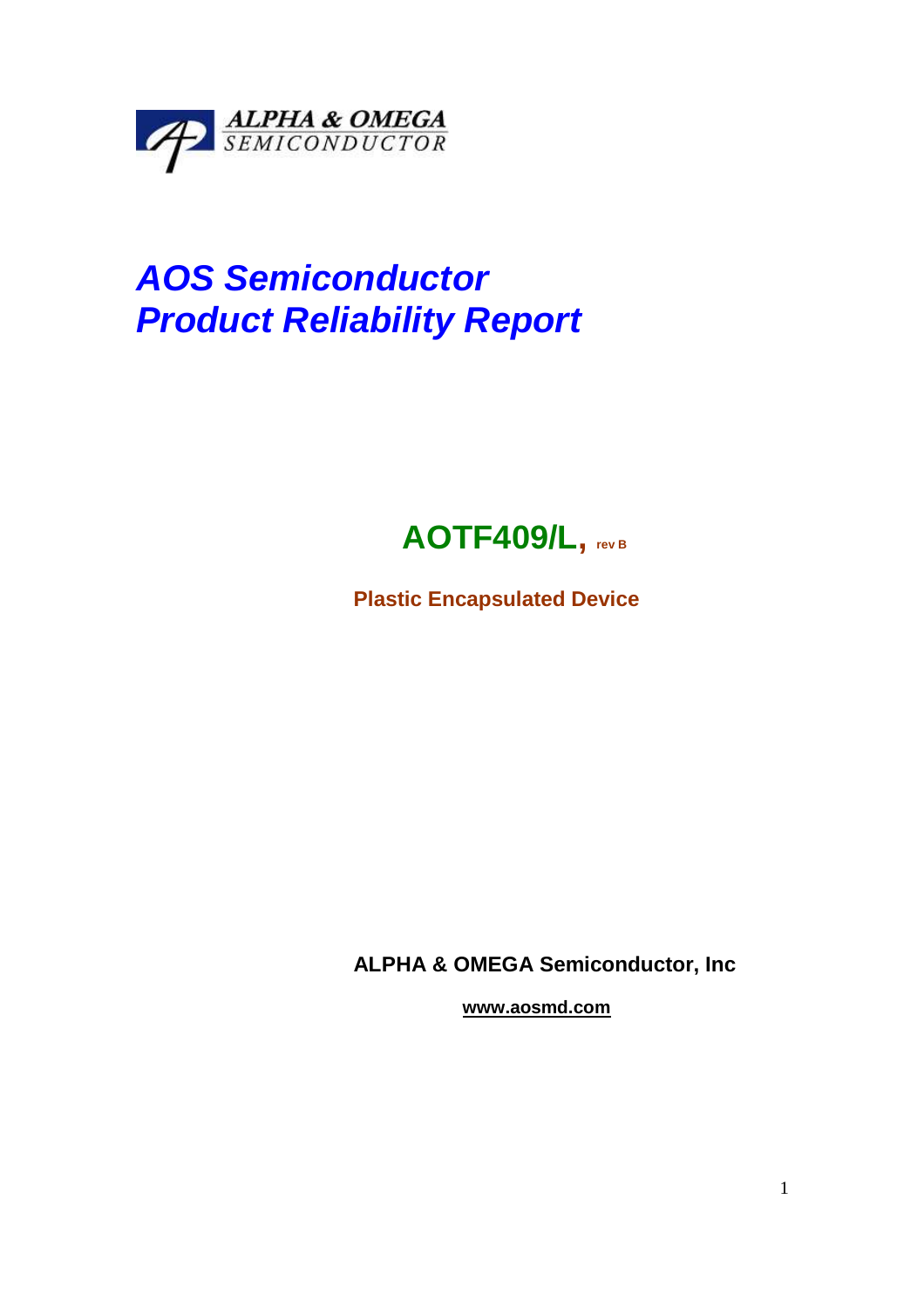

This AOS product reliability report summarizes the qualification result for AOTF409/L. Accelerated environmental tests are performed on a specific sample size, and then followed by electrical test at end point. Review of final electrical test result confirms that AOTF409/L passes AOS quality and reliability requirements. The released product will be categorized by the process family and be monitored on a quarterly basis for continuously improving the product quality.

#### **Table of Contents:**

- I. Product Description
- II. Package and Die information
- III. Environmental Stress Test Summary and Result
- IV. Reliability Evaluation

#### **I. Product Description:**

The AOTF409/L uses advanced trench technology to provide excellent  $R_{DS(ON)}$ , low gate charge and low gate resistance. With the excellent thermal resistance of the TO220FL package, this device is well suited for high current load applications.

-RoHS Compliant -AOTF409L is Halogen Free

Details refer to the datasheet.

#### **II. Die / Package Information:**

|                       | AOTF409/L                                                                    |
|-----------------------|------------------------------------------------------------------------------|
| <b>Process</b>        | Standard sub-micron                                                          |
|                       | Low voltage P channel process                                                |
| Package Type          | <b>TO220FL</b>                                                               |
| <b>Lead Frame</b>     | Bare Cu                                                                      |
| Die Attach            | Soft solder                                                                  |
| <b>Bonding</b>        | Al wire                                                                      |
| <b>Mold Material</b>  | Epoxy resin with silica filler                                               |
| <b>Moisture Level</b> | Up to Level 1 *                                                              |
|                       | <b>Note</b> * based on info provided by assembler and mold compound supplier |